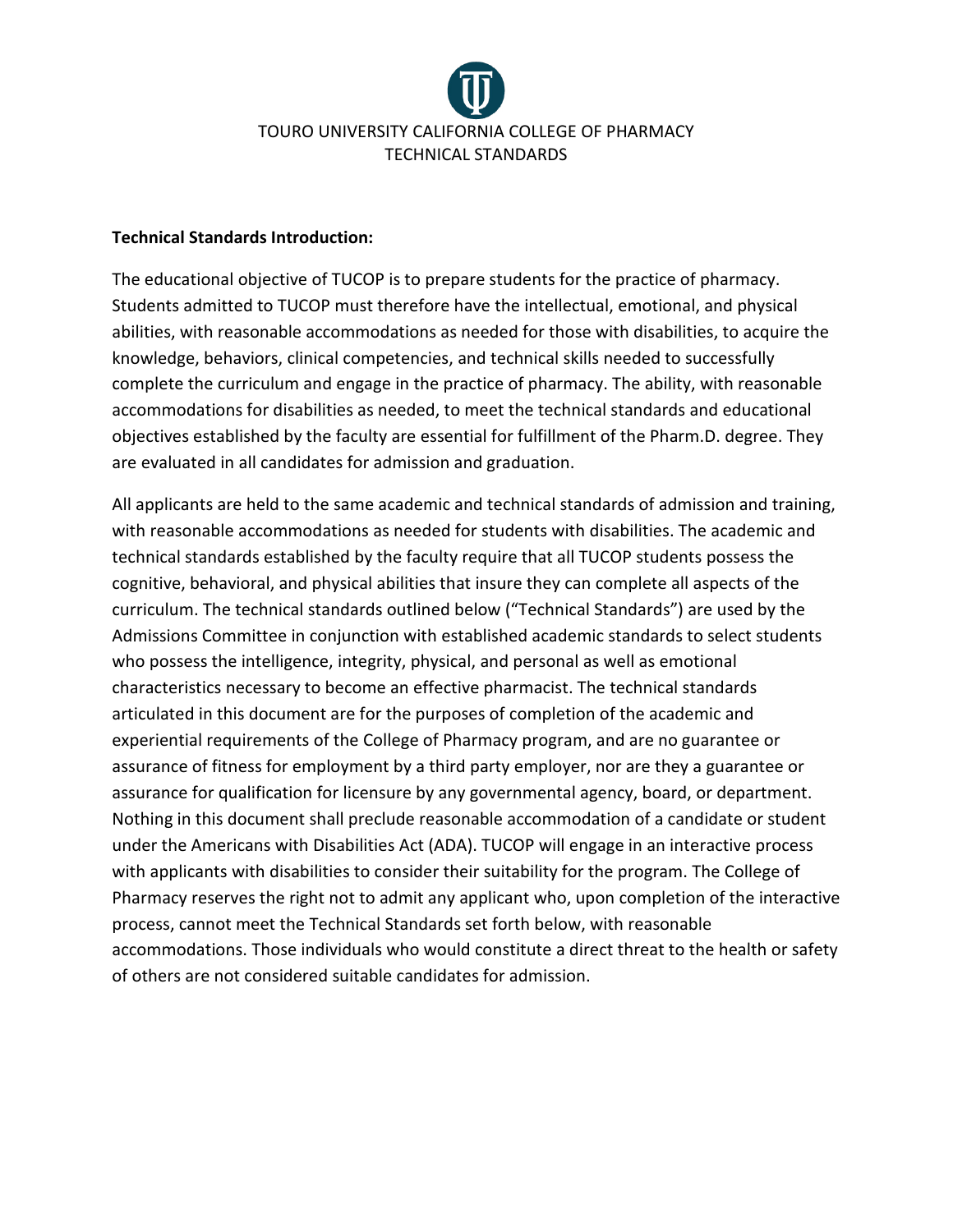

**Technical Standards**: The awarding of the Pharm.D. degree signifies that the holder is prepared for entry into the practice of pharmacy. It follows that graduates must have the knowledge and skills to practice and function in a wide variety of settings and situations. Candidates for the Pharm.D. degree must be able to perform specific essential functions that the faculty deem requisite for the practice of pharmacy. These functions fall into several broad categories, including: observation; communication; motor; conceptual, integrative and quantitative; and behavioral and social. Candidates must also have the physical and emotional stamina to function in a competent manner in a setting that may involve heavy workloads and stressful situations. TUCOP has determined that those individuals who are currently impaired by alcohol or substance abuse are not appropriate as candidates or students in the College of Pharmacy.

*Observation***:** Candidates and students must be able to observe demonstrations and experiments in the basic and pharmaceutical sciences, medical illustrations and models, and computer screens and written and/or printed materials. They must be able to directly and accurately see a patient's physical condition, to obtain a history and perform appropriate physical assessments, and to correctly integrate the information derived from these observations to develop an accurate treatment plan. They must be able to prepare medications for dispensing to patients and observe the activities of technical staff operating under their supervision in accordance with State law. These skills require the functional use of vision and of somatic sensation. They must have the visual acuity to be able to read prescriptions.

*Communication***:** Candidates and students must be able to communicate with, understand, and observe patients in a clinical setting. They must be able to record information accurately and clearly, communicate fluently in and understand the English language, and to communicate effectively and sensitively with patients. Candidates must also be able to communicate effectively with other members of the healthcare team in oral and written form, and in patient care settings in which decisions based upon those communications may be made rapidly. They must have sufficient auditory function to hear verbal or telephonic orders and be able to reduce those orders to writing contemporaneously. They must be able to communicate effectively with and supervise ancillary support staff.

*Motor***:** Candidates and students must possess the motor function sufficient to accurately compound and prepare prescription products for dispensing to patients. They must possess the motor function sufficient to perform basic laboratory tests such as glucose monitoring or finger stick for laboratory testing needed for therapeutic monitoring. They must possess motor function sufficient to be able to administer intramuscular injections. They must possess